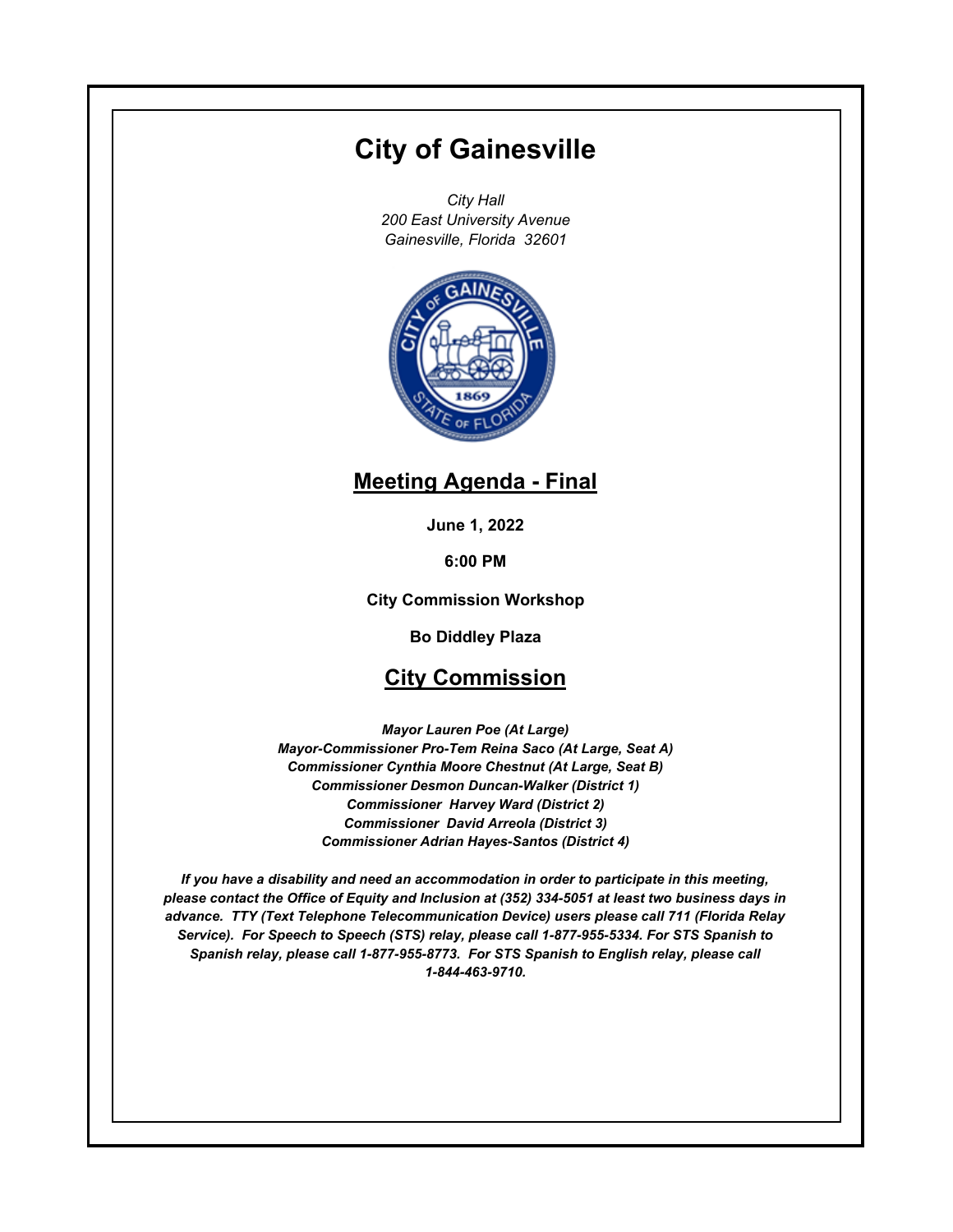## **CALL TO ORDER**

### **AGENDA STATEMENT**

*"Individuals are encouraged to participate in City of Gainesville meetings. In general, speakers will be limited to 3 minutes for general public comment once during the meeting. Speakers who wish to participate in early public comment will be limited to 3 minutes to speak on one agenda item or 5 minutes if they wish to speak on several agenda items. If speakers do not participate in early public comment, speakers will be limited to 3 minutes per agenda item. The City of Gainesville encourages civility in public discourse and requests that speakers direct their comments to the Chair. Signs, props and posters are not permitted in the meeting room."*

## **ROLL CALL**

## **ADOPTION OF THE AGENDA**

#### **BUSINESS DISCUSSION ITEMS**

#### [211194.](http://gainesville.legistar.com/gateway.aspx?m=l&id=/matter.aspx?key=33976) **Affordable Housing Workshop (B)**

*Explanation: The City Commission has prioritized Housing Strategies as a top priority in the City's Strategic Plan. During recent Commission Meetings as well as several City Advisory Board meetings, research around different affordable housing strategies and actions have been discussed by our elected officials, staff and our neighbors. On March 17 City staff presented the "2022 Affordable Housing Framework" report to the City Commission. The report presented robust data on the current state of affordable housing in Gainesville, as well as indicated the programs and solutions currently available by the City and our local partners to address the affordable housing crisis.*

> *On April 7, 2022 the City Commission approved two workshops be scheduled for May 9th and May 17th to discuss affordable housing topics, with a focus on public engagement at both events. On April 21, 2022 the City Commission approved an additional workshop to be hosted on May 21st, 2022 for further opportunity to engage more neighbors in this important topic. Due to unforeseen need to cancel the May 17 and May 21 Workshops, the City Commission approved two reschedule dates for June 1 and June 4 to host the workshops.*

> *Staff have organized three workshops to bring the community together to learn about and discuss various potential solutions to affordable housing.*

*The Workshop on May 9th and June 4th will address several topics via breakout sessions, including but not limited to Community Land Trusts,*